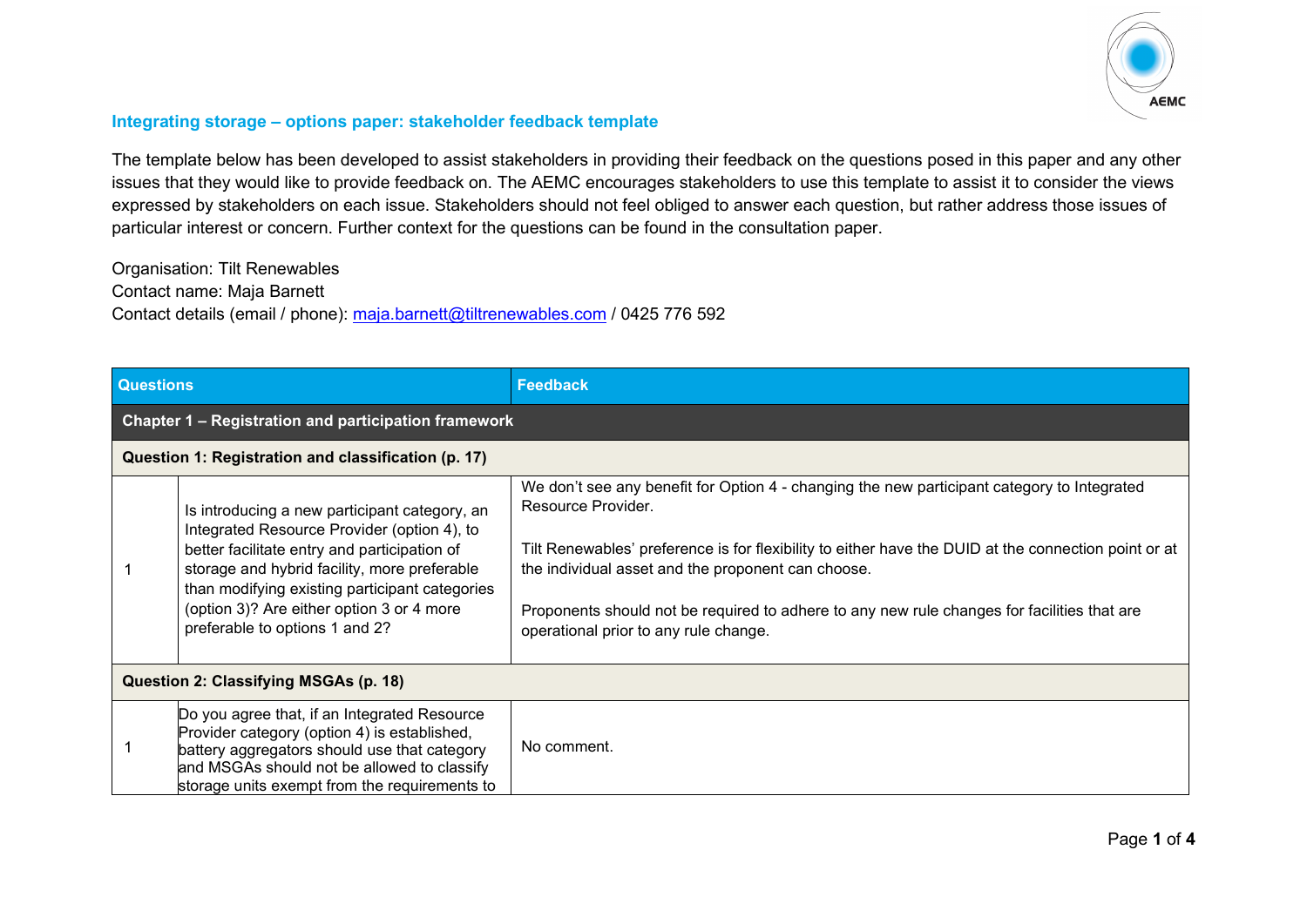

| <b>Questions</b>                                  |                                                                                                                                                                                                                                           | <b>Feedback</b>                                                                                                                                                                                                                                                                                                                                                                                        |  |  |
|---------------------------------------------------|-------------------------------------------------------------------------------------------------------------------------------------------------------------------------------------------------------------------------------------------|--------------------------------------------------------------------------------------------------------------------------------------------------------------------------------------------------------------------------------------------------------------------------------------------------------------------------------------------------------------------------------------------------------|--|--|
|                                                   | register as a Generator? And in that case,<br>should the current arrangements regarding the<br>provision of market ancillary services by<br>MSGAs be maintained?                                                                          |                                                                                                                                                                                                                                                                                                                                                                                                        |  |  |
| Question 3: Existing storage participants (p. 19) |                                                                                                                                                                                                                                           |                                                                                                                                                                                                                                                                                                                                                                                                        |  |  |
| 1                                                 | Should existing storage participants be<br>transitioned to a single participant category<br>(as they are currently registered as both a<br>Market Generator and Market Customer)?                                                         | Existing storage participants should be able to remain as both a Market Generator and Market<br>Customer as per their registration and have the flexibility to transition to a single participant<br>category only if they want to.                                                                                                                                                                    |  |  |
|                                                   | Question 4: Scheduling of hybrid facilities (p. 20)                                                                                                                                                                                       |                                                                                                                                                                                                                                                                                                                                                                                                        |  |  |
| 1                                                 | What proportion of a hybrid facility's sent-out<br>generation capacity would need to be<br>dispatchable for the whole of the hybrid<br>facility's sent-out generation to be able to follow<br>dispatch instructions, under a single DUID? | This is complex and would require further analysis and testing in the market before being<br>implemented in any updated rule change. It will be necessary to understand the technical and<br>commercial considerations. Due to the complexity of this modelling - it will not be achieved by a<br>single developer in a short-timeframe and will need to be developed by a wider stakeholder<br>group. |  |  |
| 2                                                 | Would a dynamic approach to scheduling<br>obligations, for example shifting between<br>scheduled and semi-scheduled obligations<br>based on the state of charge of the storage<br>unit, be appropriate, and how should this<br>operate?   | As above.                                                                                                                                                                                                                                                                                                                                                                                              |  |  |
| 3                                                 | Could the same approach be taken to<br>scheduling load where storage is added to a<br>Market Customer's site, or should different<br>considerations apply?                                                                                | As above.                                                                                                                                                                                                                                                                                                                                                                                              |  |  |
| Question 5: Number of price bands (p. 21)         |                                                                                                                                                                                                                                           |                                                                                                                                                                                                                                                                                                                                                                                                        |  |  |
| 1                                                 | Do you agree that 20 price bands would be<br>appropriate for grid-scale batteries or would<br>another number of bands be more<br>appropriate?                                                                                             | Tilt Renewables preference is to keep a minimum 20 price bands currently available for grid-<br>scale batteries for both charge and discharge.                                                                                                                                                                                                                                                         |  |  |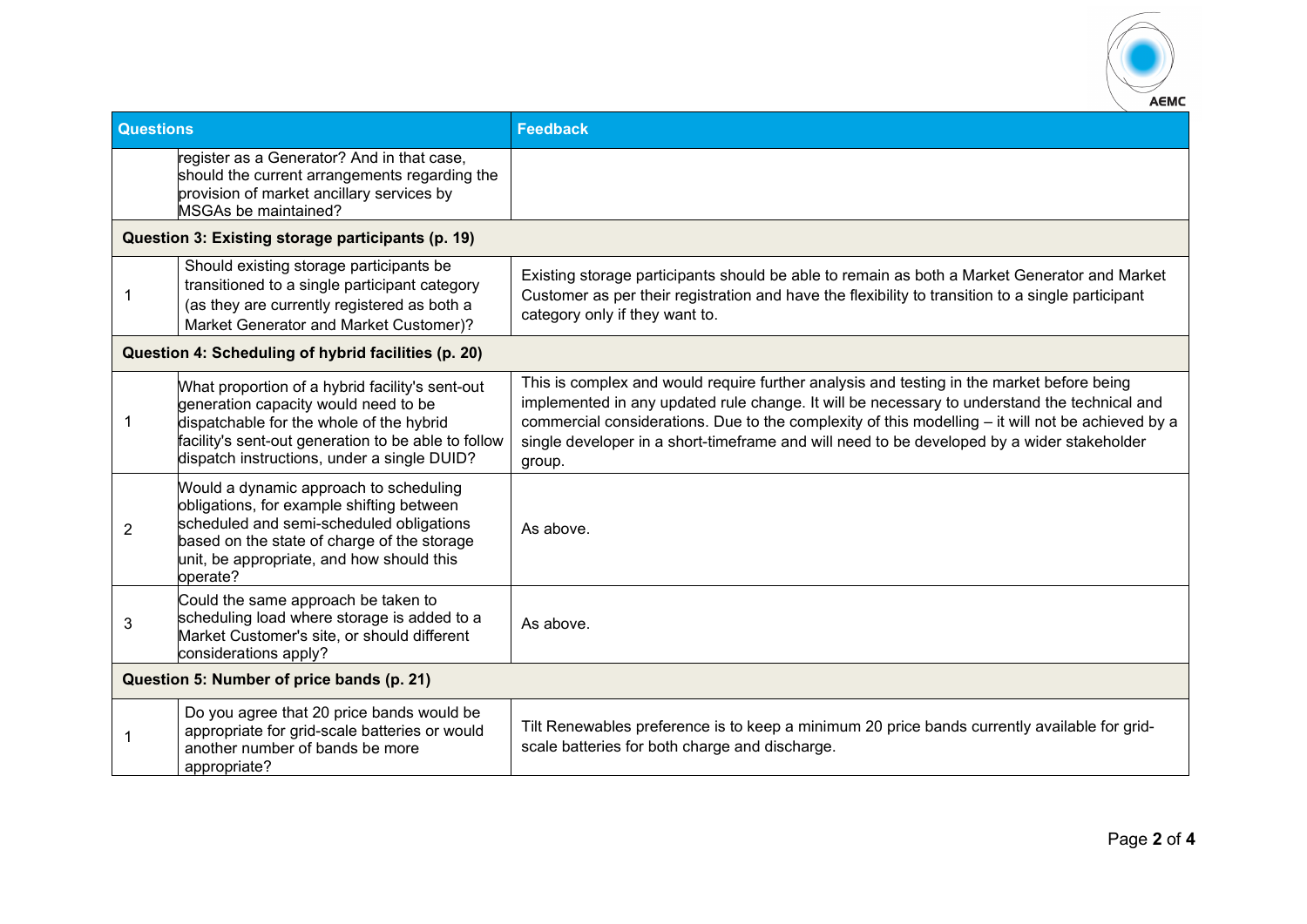

| <b>Questions</b>                                  |                                                                                                                                                                                                                                 | <b>Feedback</b>                                                                                                                                                                                                                                                                                                                                                                                                                                                                                                                                                                                              |  |  |
|---------------------------------------------------|---------------------------------------------------------------------------------------------------------------------------------------------------------------------------------------------------------------------------------|--------------------------------------------------------------------------------------------------------------------------------------------------------------------------------------------------------------------------------------------------------------------------------------------------------------------------------------------------------------------------------------------------------------------------------------------------------------------------------------------------------------------------------------------------------------------------------------------------------------|--|--|
| Question 6: Dispatching hybrid facilities (p. 21) |                                                                                                                                                                                                                                 |                                                                                                                                                                                                                                                                                                                                                                                                                                                                                                                                                                                                              |  |  |
| -1                                                | Are there certain configurations of hybrid<br>facilities that cannot, or should not, be<br>dispatched at a single connection point?                                                                                             | There are commercial issues that arise due to offtake or other commercial structures being<br>implemented that require multiple DUIDs. Tilt Renewables' needs the flexibility for multiple<br>DUIDs at a hybrid facility.                                                                                                                                                                                                                                                                                                                                                                                    |  |  |
| 2                                                 | What benefits are achieved by dispatching a<br>hybrid facility at a single connection point, and<br>what issues arise?                                                                                                          | As above, it is important to be able to retain the flexibility to be able to separately dispatch each<br>unit within a hybrid facility - commercial issues would arise by requiring hybrid facilities to shift<br>to a single dispatch (e.g. interfering with bidding strategy).<br>The ability to charge storage assets with co-located renewable energy without MLF impact or<br>AEMO market fees would be beneficial – we would be interested in exploring options for<br>charging BESS behind the meter that is not subject fees/impacts that does not require a single<br>DUID at the connection point. |  |  |
|                                                   | Question 7: Performance standards (p. 22)                                                                                                                                                                                       |                                                                                                                                                                                                                                                                                                                                                                                                                                                                                                                                                                                                              |  |  |
| -1                                                | What issues may arise if performance and<br>access standards are set at the connection<br>point for hybrid facilities? Would these<br>standards need to be amended to provide<br>appropriate flexibility for hybrid facilities? | No issues identified from GPS / CPS perspective.                                                                                                                                                                                                                                                                                                                                                                                                                                                                                                                                                             |  |  |
|                                                   | Chapter 3 - Recovery of non-energy costs                                                                                                                                                                                        |                                                                                                                                                                                                                                                                                                                                                                                                                                                                                                                                                                                                              |  |  |
|                                                   | Question 8: Options for the recovery of non-energy costs (p. 27)                                                                                                                                                                |                                                                                                                                                                                                                                                                                                                                                                                                                                                                                                                                                                                                              |  |  |
| -1                                                | Which option do you consider to be the most<br>appropriate for the recovery of non-energy<br>costs from market participants? Please provide<br>detail on why it would be the most appropriate<br>option.                        | No comment.                                                                                                                                                                                                                                                                                                                                                                                                                                                                                                                                                                                                  |  |  |
| $\overline{2}$                                    | Are there any other factors the Commission<br>should consider when deciding how non-<br>energy costs should be recovered from market<br>participants?                                                                           | No comment.                                                                                                                                                                                                                                                                                                                                                                                                                                                                                                                                                                                                  |  |  |